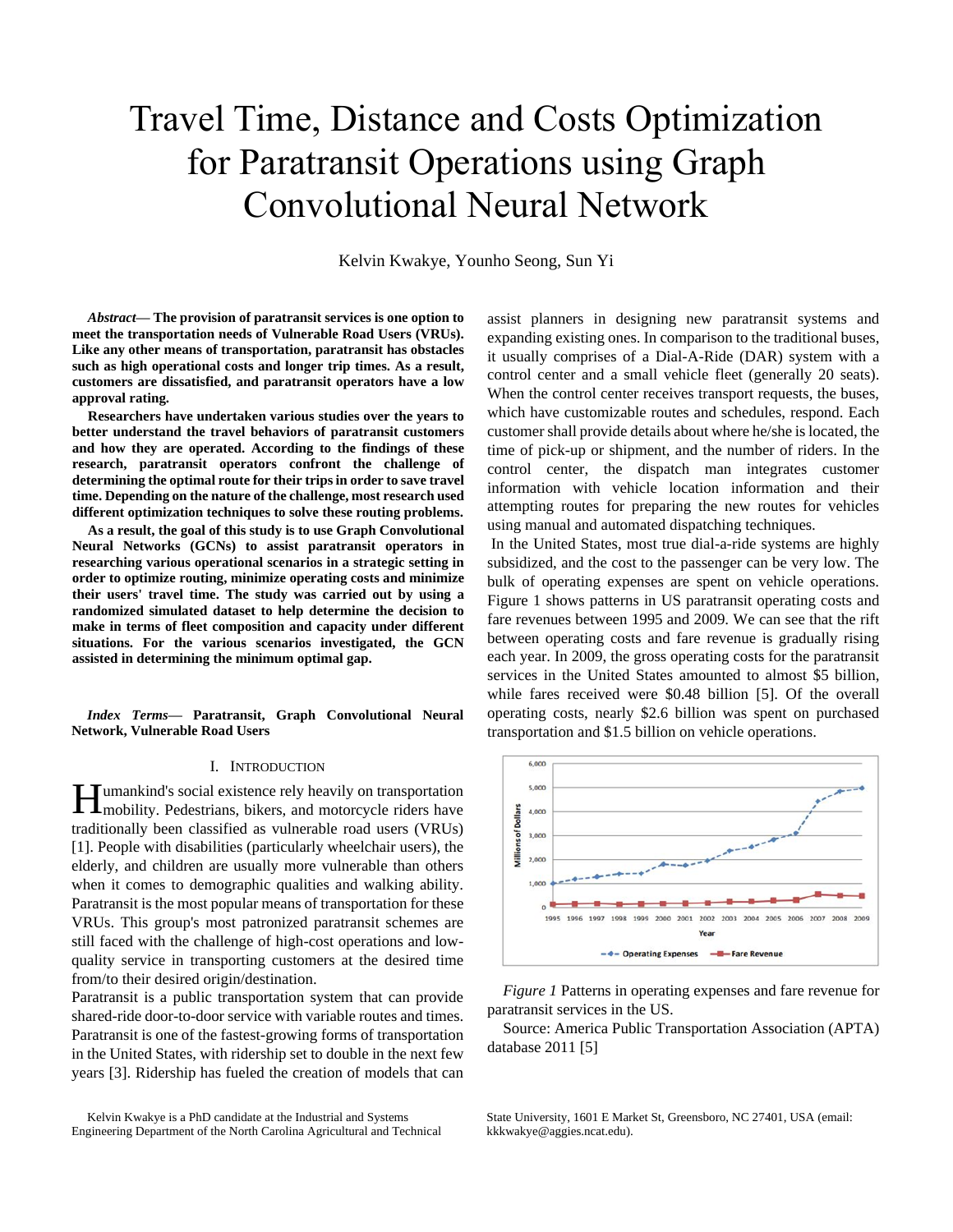## II. RELATED WORK

Finding the optimal solution for a DAR problem which is Travelling Salesman Problem (TSP) is a nondeterministic polynomial time (NP-hard), even in the 2D Euclidean case where the nodes are 2D points and edge weights are Euclidean distances between pairs of points [6]. In practice, TSP solvers rely on carefully handcrafted heuristics to guide their search procedures for finding approximate solutions efficiently for graphs with thousands of nodes.

Jaw et al. [8] looked at multi-vehicle DARP with pick-up and drop-off windows, and in this case, vehicles cannot be idle while transporting passengers. Healy et al. suggested a new extension of the local search technique to solve the DARP in 1995 [9].

The majority of DARP research during the end of the 1990s focused on the development of contemporary heuristics or metaheuristics such simulated annealing, tabu search, and genetic algorithms (GA). Baugh et al. (1998) proposed clustering-based simulated annealing (SA) [10]. [11] devised a heuristic that uses a parallel insertion method to assign requests to routes before exchanging intra-route and inter-route data. The objective was to minimize the overall service expense of 276-312 requests for special cars for disabled people. Further advances were later achieved [11] through the introduction of a post-optimization tabu thresholding step after the parallel insertion step.

Today, state-of-the-art machine learning and deep learning techniques have been employed to solve TSP [2,7,12,13,14,17,19,20,21,22,23]. Another study [18] used a graph neural network estimator to estimate arrival time (ETA), which was implemented in Google Maps.

Among all these machine learning and deep learning techniques used in optimizing travel time, distance and costs estimation, the graph convolutional neural network algorithm has outperformed all these other algorithms. The current study justifies the adoption of graph convolutional neural network method on this basis.

# III. METHOD

#### *E. Problem Analysis*

Let us consider n, a set of disabled persons who are in a different location and need paratransit rides to various destinations. Also, let  $N = \{1, 2, \ldots n\}$  be the set of disabled customers. In this study, we considered the number of paratransit vans having varying capacity denoted by the set Q to be sent to pick up locations L to get riders.

#### *B Assumptions*

To model this problem as a vehicle routing problem, we will assume that;

- 1. The vans are only available at the depot, return to the depot, and only visit a disabled person once.
- 2. Also, it is worthy to note that all disabled persons at pick up points have different drop-off locations, say L different locations.

The VRP will be formulated using graphical theory and vehicle flow approach as shown in Figure 2 below.



## Fig *2 Nodes of the various pickup points in graphical form*

represents the depot

**O** represent where the customers need to be picked up by a vehicle.

The objective of using VRP is to determine a set of minimal cost routes that satisfies all requirements and constraints given in the formulation in *Table 1* below.

*Table 1* Notations

| <b>Notations</b> | Definition                                                 |
|------------------|------------------------------------------------------------|
| N                | Set of challenged (Elderly/Disabled) people                |
|                  | $N = \{1, 2, , n\}$                                        |
| L                | Set of locations (nodes) to be visited by the              |
|                  | VRU person L = $\{1, 2, , 1\}$                             |
| Q                | Vehicle capacity                                           |
| $\overline{A}$   | Set of arcs $(i, j)$ for each pair of nodes i, $j \in L^2$ |
|                  | whereby i, j are locations 1 to 2 and $i \neq j$           |
| E                | N U L U $\{0, n+l+1\}$ Total number of nodes               |
|                  | are all the locations they planned to visit, the           |
|                  | starting point (depot), and the final                      |
|                  | destination. So, the starting and final                    |
|                  | destination at the depot are represented with              |
|                  | 0 and $n+1+1$ respectively                                 |
| $\rm C_{\rm ij}$ | Cost of moving from location i to j, such that             |
|                  | $i, j \in N$ , $(l, j) \in E$                              |
| $q_i$            | Number of people at a location 1 to be picked              |
|                  | iεN                                                        |

(Note:  $q_0$  and  $q_{n+l+1}$  are zeros because there is no demand or i.e. no one is to be picked at the depot or dropped-off at the depot).

#### *C. Declaration of Decision Variables*

 $X_{ii} = \{1, \text{ if and only if there is a route that takes a person from } i\}$ to j directly, for i, j ε N

0, otherwise

Y<sub>j</sub> = Total number of people on the route that visits node j  $\epsilon$  N up to this visit

*D. Model Formulation* DAR: Objective Function

Min 
$$
\sum_{i=0}^{n+l+1} \sum_{j=1}^{n+l+1} c_{ij} * x_{ij}
$$

Equation (1)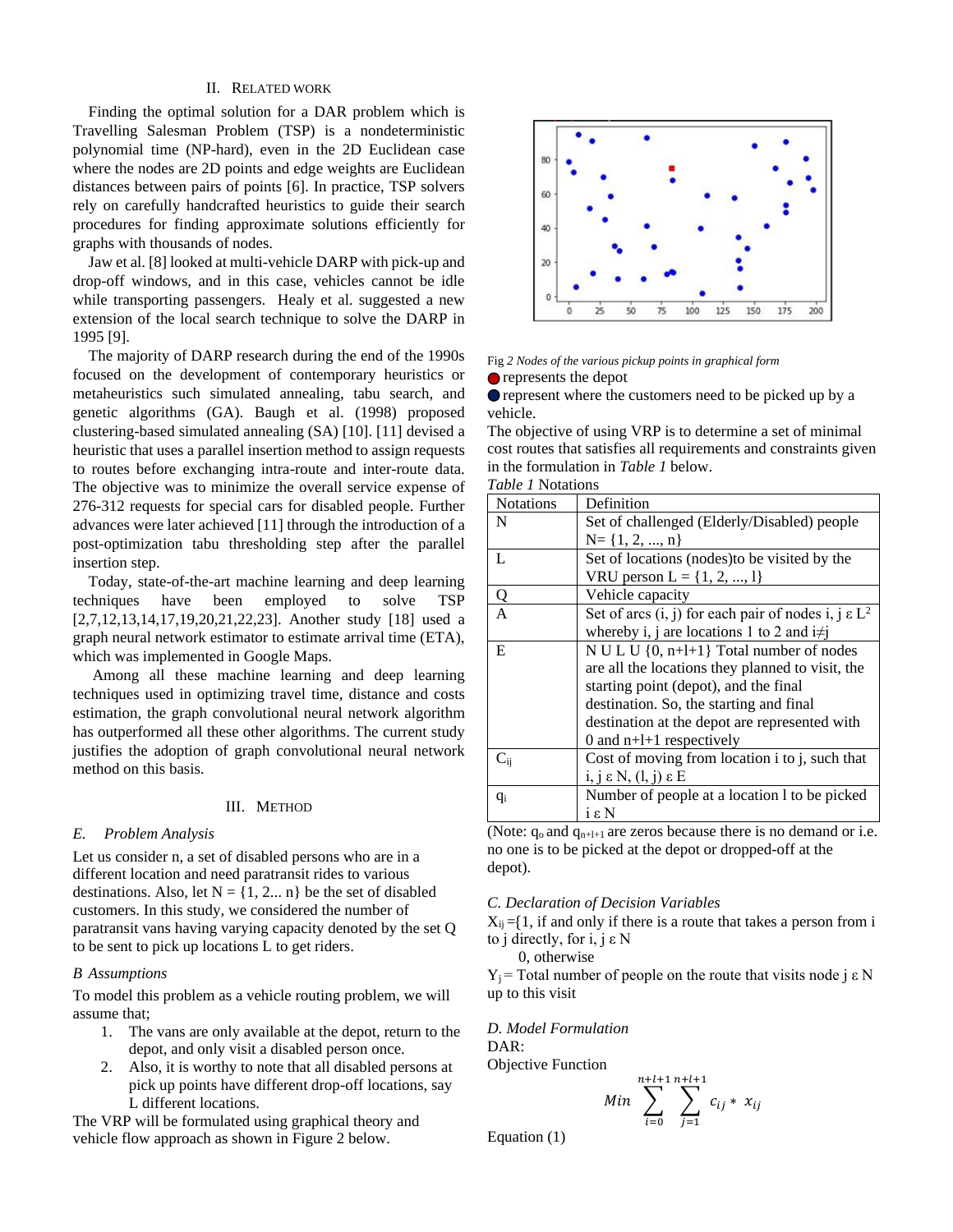Subject to:

$$
\sum_{j=1,j\neq 1}^{n+l+1} x_{ij} = 1, i = 1,2,...,n+l
$$

Equation (2)

$$
\sum_{\substack{i=0, i\neq h\\i\leq 3}}^{n+l+1} x_{ih} - \sum_{j=1, j\neq h}^{n+l+1} x_{hj} = 0, h = 1, 2, ..., n+l
$$

Equation (3)

 $y_j \ge y_i + q_j x_{ij} - Q(1 - x_{ij}), i, j = 0, 1, ..., n + l + 1$ Equation (4)  $q_i \leq y_i < Q$ 

Equation (5)

$$
\{x_{ij}\varepsilon\{0,1\}, i,j=0,1,\ldots,n+l+1\}
$$

$$
{y_i \ge 0, \quad i = 0,1,...,n+l}
$$

Equation (6)

Equation (1) is the objective function which is aimed at minimizing the total travel cost.

Equation (2) is the constraint that ensures that each location (both the location of the challenged people (VRU) and their proposed destination are visited only once).

Equation (3) is the constraint that ensures that if a van arrives at a location, then it must leave to another, except when it is back at the depot.

Equation (4) and (5) together ensure that the vehicle capacity is not exceeded and avoid sub tours (i.e. ensure that all demands are served before eventually returning to the depot). Equation (6) is for restrictions of the variables  $X_{ii}$  (being binary) and  $Y_j$ 

Let's consider riders who have requested for paratransit service in a day or two in advance, there is a need to pick these riders with vehicles with a certain capacity and use certain routes that will help reduce operating costs (i.e. to minimize travel distance). The operating scenarios considered in this study were;

- A randomized generated pick-up points  $(x, y)$ coordinates representing latitudes and longitudes in real-life case scenarios. Greensboro NC latitude and longitude were used 36.0726°, -79.7920° respectively.
- A generated cost using the Euclidean distances; that is the differences of the x-coordinates and the ycoordinates of each arc.
- A request scenario of 10, 15, 20, 30, 40 people
- Vehicle capacity of 10, 15, 20 seats

## *F. Graph Neural Network*

The graph convolutional network (GCN) has demonstrated exceptional performance on a variety of graph-based tasks, including node categorization and network representation.



#### *Fig 4 Overview of the GCN approach*

The core notion of a graph-neural network is to collect information from each node and its neighbors, and graph neural networks have been shown to solve TSP problems []. The graph ConvNet model approach as shown in Fig 4 takes a 2D graph as input and produces an edge adjacency matrix that indicates the likelihood of edges occurring on the TSP tour with an optimal solution.

GCN Layer: σ(ÂXW)

σ: activation function =ReLU

X: input matrix  $∈ R^{N*d}$ 

W: parameter matrix  $\in \mathbb{R}^{d * d}$ 

Graph Laplacian  $\hat{A} = \check{D}^{1/2} \check{A} \check{D}^{-1/2}$ , where  $\hat{A} = A + I$ ,  $\check{D}$  is a diagonal matrix with  $\check{D}_{ii} = \sum_i \hat{A}_{ii}$ 

## IV. RESULTS

The study considered five different scenarios for the number of vulnerable users who will use the paratransit service. The scenarios considered were 10, 15, 20, 30, and 40 number of pick-up requests by VRUs at a time as shown in Table 2. Also, vehicles with seat capacities of 10, 15, and 20 were considered.

Table 2 summarizes the results from simulating the different case scenarios.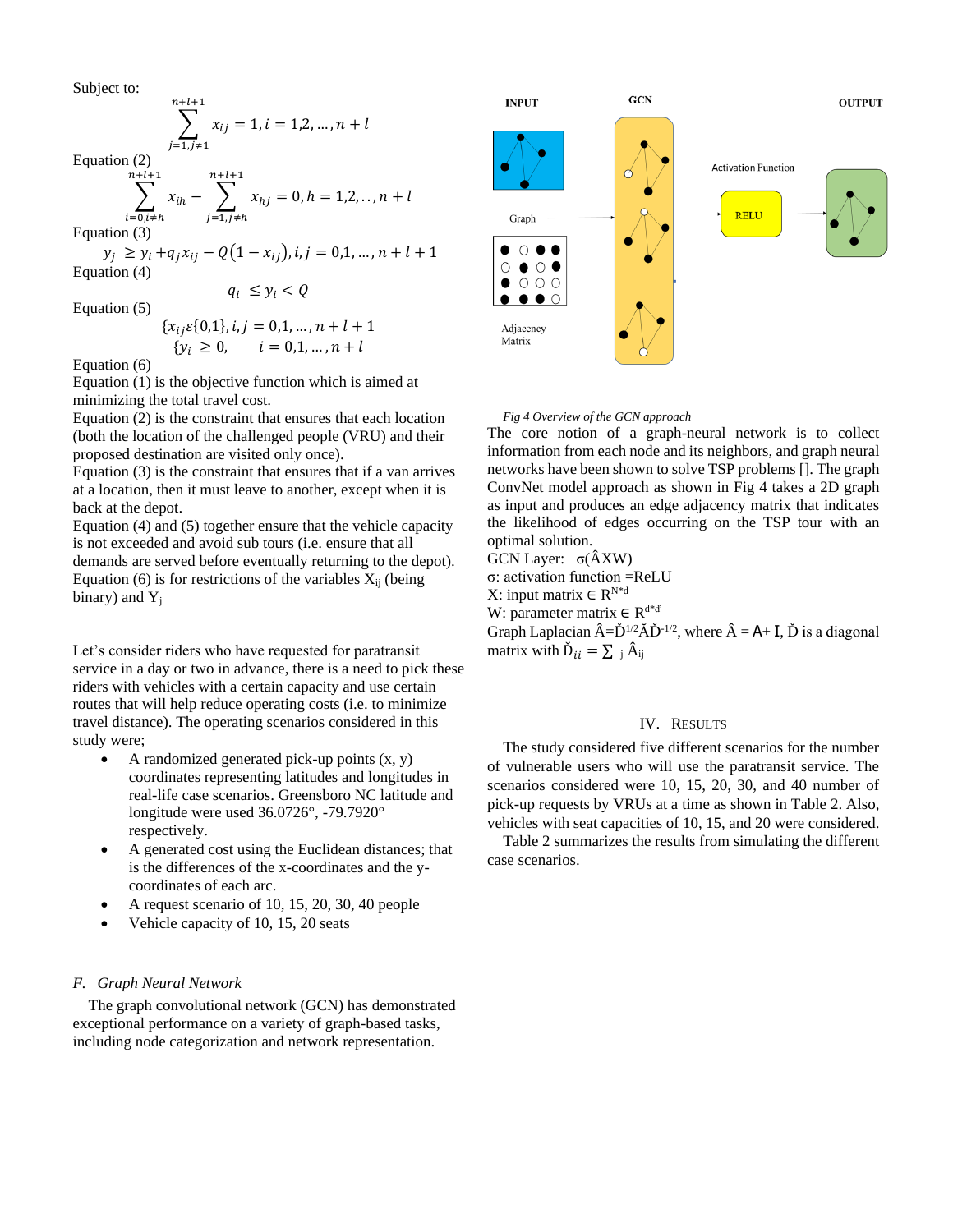

 $0.000$ 





F7.979e1

0.0100

0.0095

n nns 0.008

0.0075

 $0.0005$  $0.0010$  $0.0015$  $0.0020$  $0.0025$ 



 $0.0030  
+3.601e1$  $0.0010$  $0.0015$  $0.0020$  $0.0025$  $0.0030$ e. 30 requests- 20 capacity f. 40 requests- 20 capacity

0.0035<br>+3.601e1

Fig 5. optimized routing plan after running the different scenarios

 $-0.0015$ 

 $-0.0020$ 

For example, *Figure 5 (a)* is an optimized routing plan for a scenario of 10 requests with a vehicle capacity of 10. The red point represents the location of the depot and the blue markers are points where requests were made on a map in a graphical representation. The algorithm solves the problem by optimizing the routes into three (3) to help serve the demands of the 10 vulnerable persons who requested the rides. This, therefore, helps the operators to know the number of vehicles

to assign to pick up customers and informs the drivers of the routes to take, hence reducing the cost of operations.

## *A. Graph of Variations*



*Figure 6 Graph showing the trend of optimal cost versus vehicle capacity for the number of VRU request 10* 



*Figure 7 Graph showing the trend of optimal cost versus vehicle capacity for the number of VRU request 15* 



*Figure 8 Graph showing the trend of optimal cost versus vehicle capacity for the number of VRU request 20*

### Table 2. Simulation Results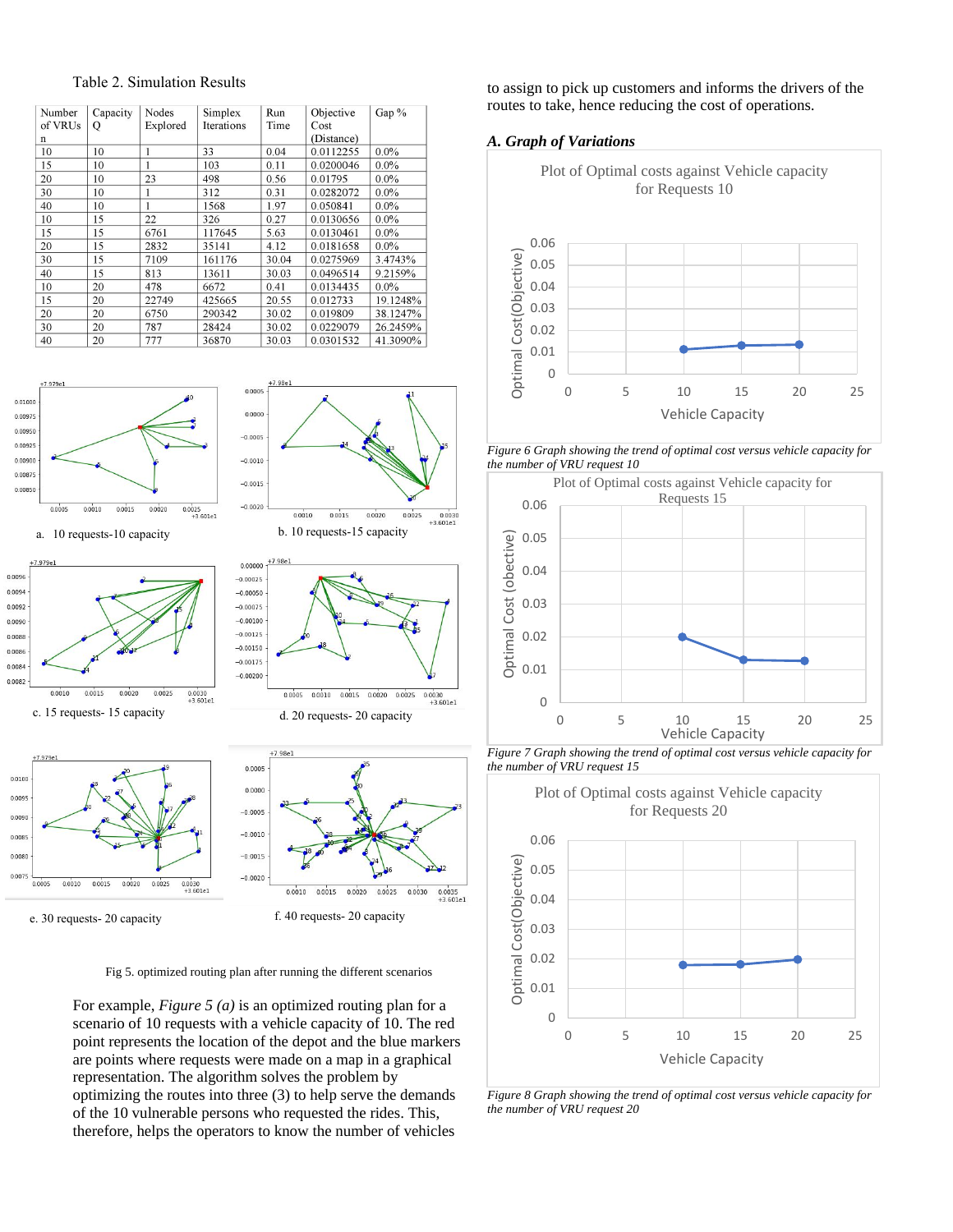

*Figure 9 Graph showing the trend of optimal cost versus vehicle capacity for the number of VRU request 30*







*Figure 11 Graph showing the trend of optimal cost versus the number of VRU request for vehicle capacity 10*



*Figure 12 Graph showing the trend of optimal cost versus the number of VRU request for vehicle capacity 15*



*Figure 13 Graph showing the trend of optimal cost versus the number of VRU request for vehicle capacity 10*

*Figures 11-13* are plots of the optimal cost against requests for vehicle capacities of 10, 15, and 20, respectively. The x-axis numbered 1-5 represents requests 10, 15, 20, 30, 40, respectively. It can be found from these graphs that the optimal cost for a vehicle with a capacity of 20 for a request of 40 was 0.030153, while the optimal cost for a vehicle capacity of 15 and 10 for the same request of 40 is 0.04965 and 0.05085 respectively. This means that the optimal cost decreases with increasing capacity for a requested scenario of 40. This, therefore, implies, that it would be more economical for operators to use a vehicle with a capacity of 20 when the number of requests is 40. Also, in the request scenarios of 30, The optimal cost was decreasing again with increasing vehicle capacities*.*

For request scenarios of 20, the optimal cost can be seen to be increasing with a rise in vehicle capacities. The minimum cost of a vehicle with a capacity of 10 seats is 0.01795 compared to a capacity of 15 and 20. The same is true of a requested scenario of 10 with a vehicle capacity of 10 seats, which is highly recommended for such a scenario. In scenarios of 15 requests, the vehicle with a seating capacity of 10 was costly as compared to 15 and 20.